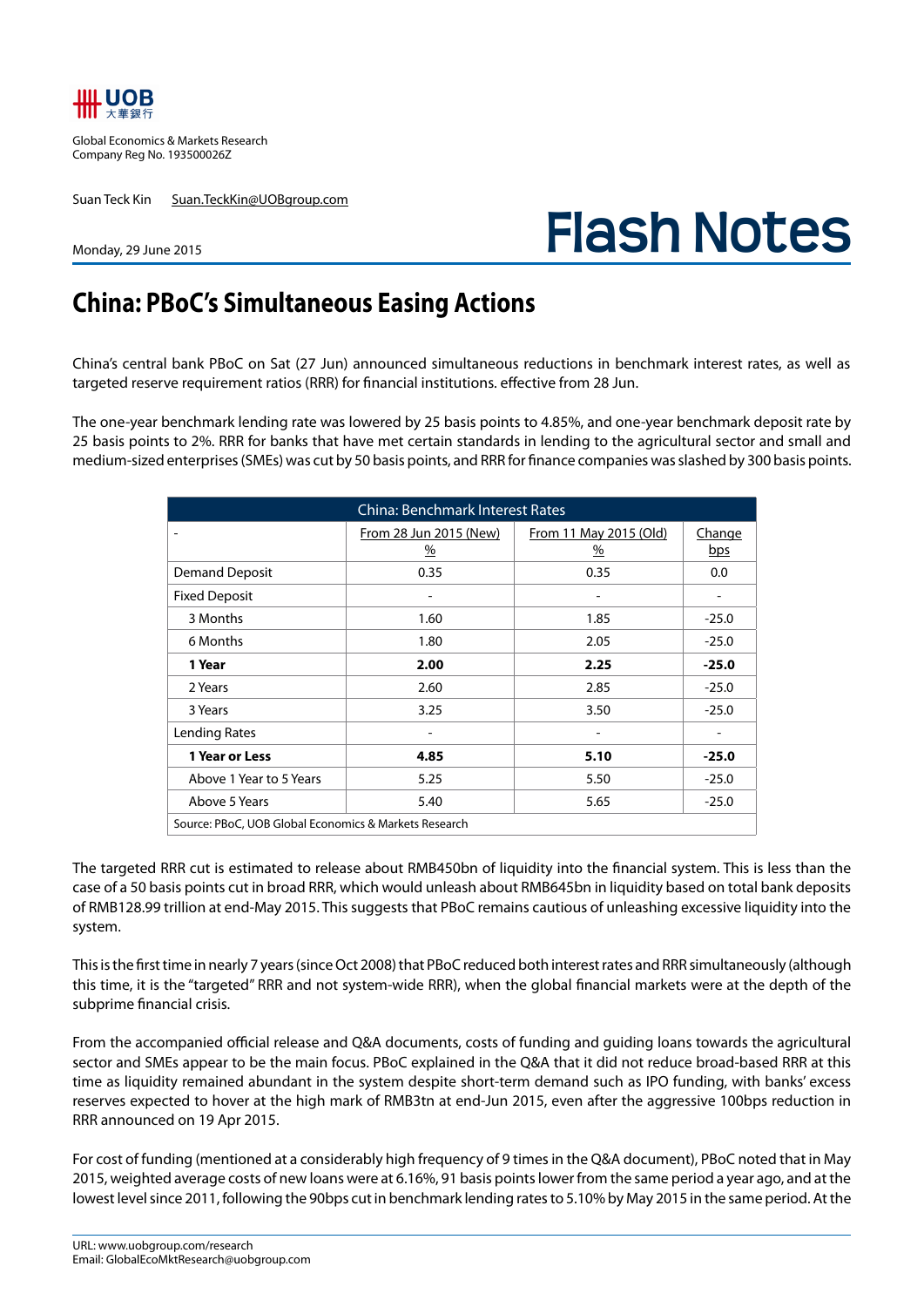same time, PBoC pointed out that deposit rates have also fallen along with central bank's guidance, and that a competitive price setting mechanism was taking shape. This appears to suggest that further interest rate reductions from PBoC may be limited, and we believe there is only more round of interest rate cuts for 2015. Similarly for the system-wide RRR, we think that there is at most 100bps reduction for 2015.

The aggressive nature of the announcement is likely a response to continued weak economic data releases and partly to stabilize market sentiment following a 19% plunge in the Shanghai Composite index over the last two weeks that wiped out a reported US\$1.25tn of market capitalization, and the biggest 2-week drop since Dec 1996. It is arguable that the PBoC's move was to "rescue" the domestic equity markets, given the concerns of moral hazards. However, the development over the same weekend that paved the way for a potential exit of Greece from the Eurozone certainly raises uncertainty in the market and possible financial contagion globally, and PBoC could very well be positioning itself preemptively.

# **Data Releases Point To Sub-7% 2Q GDP**

More importantly for PBoC, at the half way mark of 2015, domestic data releases have largely been disappointing and could be at risk of falling way short of the 7% growth target for the full year.

For instance, the PMI headline figures so far have been hovering around the 50-mark in 2015, which is well below historic average. In contrast, from 2005 to 2013, the average reading for the headline official PMI is 52.6, and for the HSBC PMI index is 51.4, including the period of global financial crisis. Since 2014 however, both versions of PMI figures have averaged just 50.5 for the official PMI and 49.7 for the Markit PMI, 2.1 points and 1.7 points below the long term averages, respectively. The fact that the PMI reports are barely holding on to the middle ground of 50 suggests the downward pressure for the manufacturing sector as a result of the confluence of both domestic factors ("new normal") and external factors (poor global recovery momentum). This is a reflective of the industrial production data, which has been staying well below the long run average of 13%y/y (Jan 1995 - Dec 2013) for the second consecutive year, with the figure for May at 6.1%y/y, marginally higher than the 5.9% gain in Apr. The implication of these weak data is that 2Q15 GDP report – due for release on 15 July – is likely to bias towards the downside. We are currently penciling in headline growth of 6.8%y/y for 2Q15, vs. the 7.0% rate in 1Q15. For the full year, we are keeping our GDP forecast at 6.8% for 2015, from 7.4% in 2014.

It is also interesting to note that there was no mention of deposit rate cap in both the announcement and the Q&A document in the latest announcement. The silence on this matter suggests that the deposit rate ceiling is staying at 1.5x for now and may matter less to banks, given a slew of recent announcements (such as the launch of large-denomination, floating-rate tradable certificates of deposit (CD) to individuals and companies in early Jun 2015). As we had argued in earlier reports, the deposit rate cap has run into its limits and becoming less meaningful (see table below for illustration), as the theoretical interest rate margin has already turned higher despite the latest round of interest rates cuts.

| China: Assessing The Next Interest Rate Cuts                                  |                                                    |                                                                     |                                                            |                                                                       |                                                             |  |  |  |  |
|-------------------------------------------------------------------------------|----------------------------------------------------|---------------------------------------------------------------------|------------------------------------------------------------|-----------------------------------------------------------------------|-------------------------------------------------------------|--|--|--|--|
| $\%$                                                                          | $\overline{A}$<br>1Y Lending Rate<br>$\frac{9}{6}$ | $\underline{\mathsf{B}}$<br><b>1Y Deposit Rate</b><br>$\frac{9}{6}$ | $\overline{\mathsf{C}}$<br>Deposit Ceiling<br><u>times</u> | $D = B \times C$<br><b>Effective 1Y Deposit Rate</b><br>$\frac{9}{6}$ | $E = A - D$<br><b>Interest Rate Margin</b><br>$\frac{9}{6}$ |  |  |  |  |
| 6 Jul 2012                                                                    | 6.00                                               | 3.00                                                                | 1.1                                                        | 3.30                                                                  | 2.70                                                        |  |  |  |  |
| 22 Nov 2014                                                                   | 5.60                                               | 2.75                                                                | 1.2                                                        | 3.30                                                                  | 2.30                                                        |  |  |  |  |
| 1 Mar 2015                                                                    | 5.35                                               | 2.50                                                                | 1.3                                                        | 3.25                                                                  | 2.10                                                        |  |  |  |  |
| 11 May 2015                                                                   | 5.10                                               | 2.25                                                                | 1.5                                                        | 3.38                                                                  | 1.73                                                        |  |  |  |  |
| 28 Jun 2015                                                                   | 4.85                                               | 2.00                                                                | 1.5                                                        | 3.00                                                                  | 1.85                                                        |  |  |  |  |
| Forecast T+1: 25bps cut                                                       | 4.60                                               | 1.75                                                                | 1.6                                                        | 2.80                                                                  | 1.80                                                        |  |  |  |  |
| Forecast T+2: 25bps cut                                                       | 4.35                                               | 1.50                                                                | 1.7                                                        | 2.55                                                                  | 1.80                                                        |  |  |  |  |
| Forecast T+3: 25bps cut                                                       | 4.10                                               | 1.25                                                                | 1.8                                                        | 2.25                                                                  | 1.85                                                        |  |  |  |  |
| Forecast T+4: 25bps cut                                                       | 3.85                                               | 1.00                                                                | 1.9                                                        | 1.90                                                                  | 1.95                                                        |  |  |  |  |
| Forecast T+5: 25bps cut                                                       | 3.60                                               | 0.75                                                                | 2.0                                                        | 1.50                                                                  | 2.10                                                        |  |  |  |  |
| Forecast T+6: 25bps cut                                                       | 3.35                                               | 0.50                                                                | 2.1                                                        | 1.05                                                                  | 2.30                                                        |  |  |  |  |
| Forecast T+7: 25bps cut                                                       | 3.10                                               | 0.25                                                                | 2.2                                                        | 0.55                                                                  | 2.55                                                        |  |  |  |  |
| Forecast T+8: 25bps cut                                                       | 2.85                                               | 0.00                                                                | 2.3                                                        | 0.00                                                                  | 2.85                                                        |  |  |  |  |
| Source: PBoC, UOB Global Economics & Markets Research Calculation & Estimates |                                                    |                                                                     |                                                            |                                                                       |                                                             |  |  |  |  |